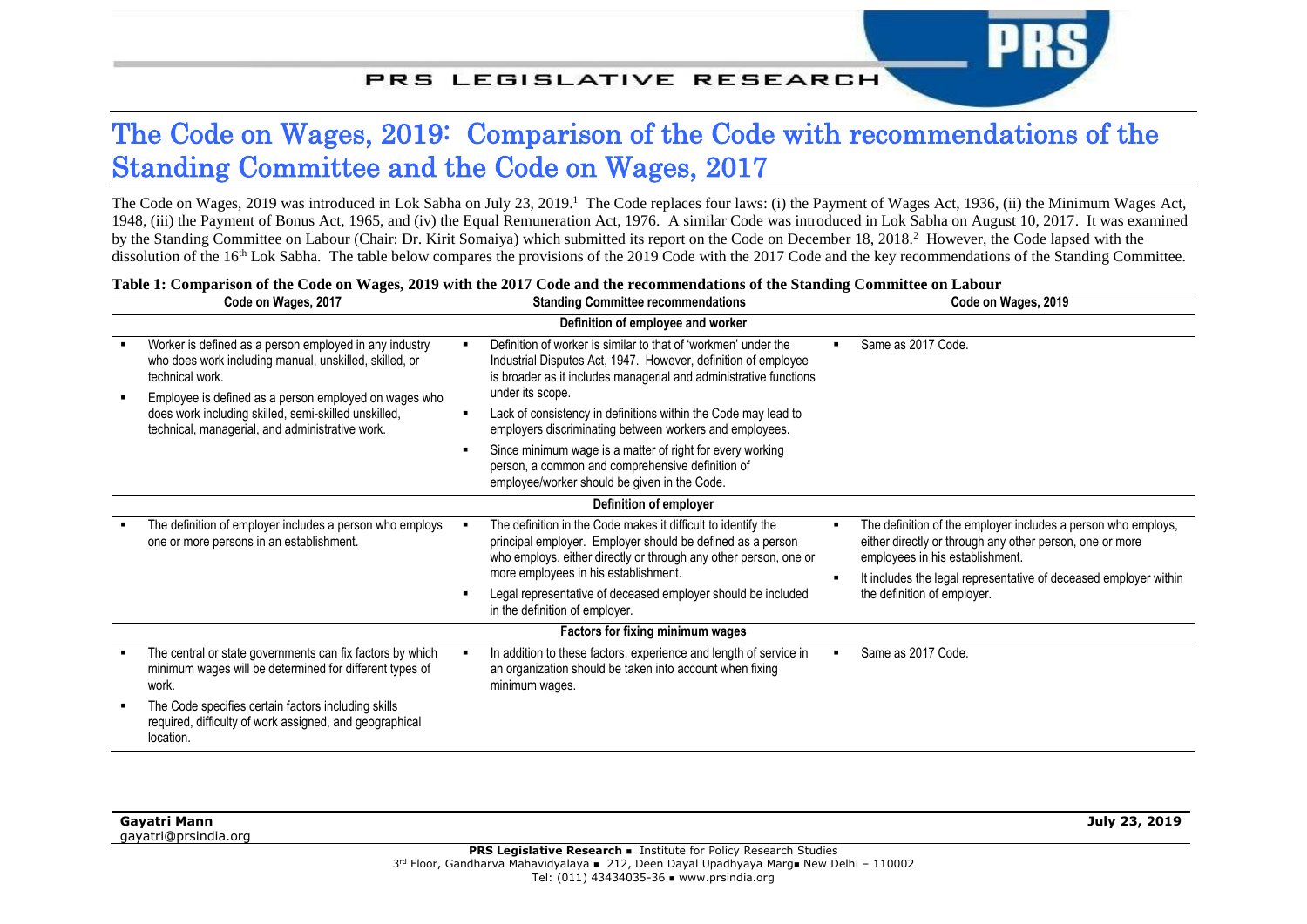| Code on Wages, 2017                                                                                                                                                                                              |                | <b>Standing Committee recommendations</b>                                                                                                                                                                                                                                         |                | Code on Wages, 2019                                                                                                                                                                                                                                                                                           |  |  |  |
|------------------------------------------------------------------------------------------------------------------------------------------------------------------------------------------------------------------|----------------|-----------------------------------------------------------------------------------------------------------------------------------------------------------------------------------------------------------------------------------------------------------------------------------|----------------|---------------------------------------------------------------------------------------------------------------------------------------------------------------------------------------------------------------------------------------------------------------------------------------------------------------|--|--|--|
| Revision of minimum wages                                                                                                                                                                                        |                |                                                                                                                                                                                                                                                                                   |                |                                                                                                                                                                                                                                                                                                               |  |  |  |
| The central or state government must revise minimum<br>wages at an interval of five years.                                                                                                                       |                | To allow for flexibility, the Code should allow the central or state<br>governments to revise minimum wages at an interval not<br>exceeding five years.                                                                                                                           |                | The central or state government must revise minimum wages at<br>an interval not exceeding five years.                                                                                                                                                                                                         |  |  |  |
|                                                                                                                                                                                                                  |                | National minimum wage                                                                                                                                                                                                                                                             |                |                                                                                                                                                                                                                                                                                                               |  |  |  |
| The central government can set a national minimum wage<br>and may set different national minimum wages for different<br>states and regions.                                                                      |                | This provision should be amended to state that the central<br>government shall fix the national minimum wage in the manner<br>as may be prescribed from time to time.                                                                                                             |                | The central government will fix a floor wage, taking into account<br>the minimum living standards living standards of workers.<br>Further, it may set different floor wages for different                                                                                                                     |  |  |  |
| Before fixing the national minimum wage, the central<br>government may obtain the advice of the Central Advisory<br>Board.                                                                                       |                | State governments should be consulted before the national<br>minimum wage is fixed by the central government. Therefore,<br>before fixing the national minimum wage, the central<br>government must obtain the advice of the Central Advisory<br>Board and State Advisory Boards. | $\blacksquare$ | geographical areas.<br>Before fixing the floor wage, the central government may obtain<br>the advice of the Central Advisory Board and may consult with<br>state governments.                                                                                                                                 |  |  |  |
|                                                                                                                                                                                                                  |                | <b>Central Advisory Board</b>                                                                                                                                                                                                                                                     |                |                                                                                                                                                                                                                                                                                                               |  |  |  |
| The Code provides for a Central Advisory Board<br>consisting of: (i) employers, (ii) employees in equal<br>number as employers, and (iii) independent persons (not<br>exceeding one-third of the total members). |                | In addition, the Board should include five representatives of<br>state governments to be nominated by the central government.                                                                                                                                                     |                | The Code provides for a Central Advisory Board consisting of:<br>(i) employers, (ii) employees in equal number as employers, (iii)<br>independent persons (not exceeding one-third of the total<br>members), and (iv) five representatives of state governments to<br>be nominated by the central government. |  |  |  |
|                                                                                                                                                                                                                  |                | Work of similar nature                                                                                                                                                                                                                                                            |                |                                                                                                                                                                                                                                                                                                               |  |  |  |
| The Code prohibits gender discrimination in wage<br>payments for work of similar nature. Work of similar<br>nature is work where the skill, effort, and responsibility<br>required are the same.                 |                | In addition, experience should be considered as a component<br>while comparing work of similar nature.                                                                                                                                                                            |                | The Code prohibits gender discrimination in wage payments for<br>work of similar nature. Work of similar nature is work where the<br>skill, effort, experience, and responsibility required are the<br>same.                                                                                                  |  |  |  |
|                                                                                                                                                                                                                  |                | Prohibition of gender discrimination                                                                                                                                                                                                                                              |                |                                                                                                                                                                                                                                                                                                               |  |  |  |
| The Code prohibits discrimination on the basis of gender<br>in matters related to wages.                                                                                                                         |                | The Code should prohibit discrimination on the basis of gender<br>in payment of wages as well as recruitment and conditions of<br>employment.                                                                                                                                     |                | The Code prohibits discrimination on the basis of gender in<br>matters related to wages as well as during recruitment and in<br>the conditions of employment.                                                                                                                                                 |  |  |  |
| <b>Working hours</b>                                                                                                                                                                                             |                |                                                                                                                                                                                                                                                                                   |                |                                                                                                                                                                                                                                                                                                               |  |  |  |
| The central or state government can fix the number of<br>hours which will constitute a normal working day.                                                                                                       |                | In addition, the Code should specify that the number of working<br>hours in a day will not exceed eight hours.                                                                                                                                                                    |                | Same as 2017 Code.                                                                                                                                                                                                                                                                                            |  |  |  |
| <b>Deductions from wages</b>                                                                                                                                                                                     |                |                                                                                                                                                                                                                                                                                   |                |                                                                                                                                                                                                                                                                                                               |  |  |  |
| The Code lists the various deductions that an employer is<br>allowed to make from the wages of an employee.                                                                                                      | $\blacksquare$ | There should be an additional provision stating that if an<br>employer has made deductions but has not deposited them in<br>the appropriate fund, the employee will not be held responsible.                                                                                      |                | The Code lists the various deductions that an employer is<br>allowed to make from the wages of an employee. It adds that if<br>an employer has made deductions but has not deposited them<br>in any trust or government fund, the employee will not be held<br>responsible.                                   |  |  |  |